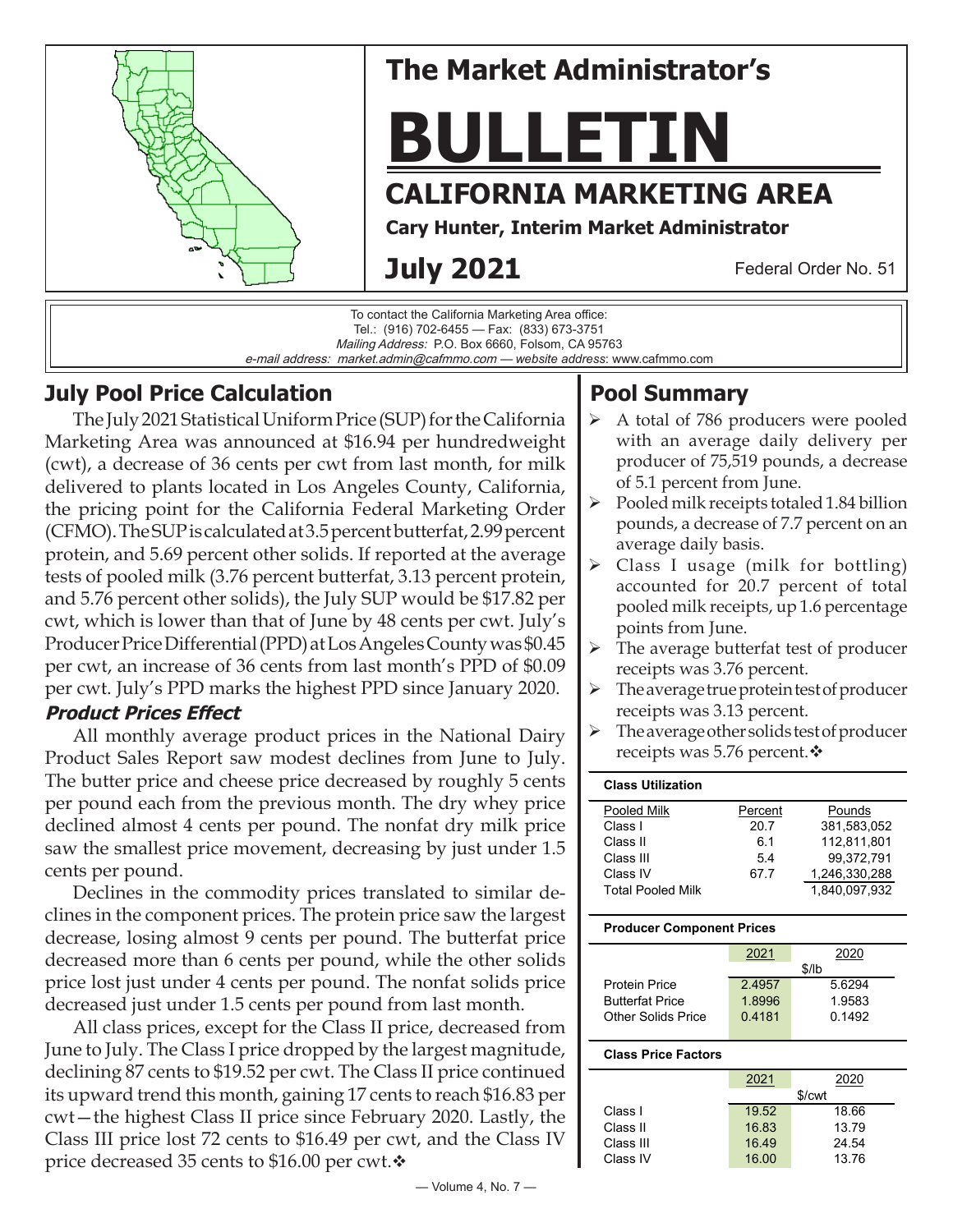## **USDA Announces Improvements to the Dairy Safety Net and New Pandemic Market Volatility Assistance Program**

**Burlington, VT, Aug. 19, 2021** — The U.S. Department of Agriculture (USDA) has announced the details of the Pandemic Market Volatility Assistance Program as part of meetings with farmers and a tour of farms with Senator Leahy. In June, Secretary Vilsack committed to providing additional pandemic assistance for dairy farmers in an exchange at a hearing with Senate Appropriations Committee Chairman Leahy. Through the program, USDA will provide about \$350 million in pandemic assistance payments to dairy farmers who received a lower value for their products due to market abnormalities caused by the pandemic. The assistance is part of a larger package including permanent improvements to the Dairy Margin Coverage safety net program.

"The Pandemic Market Volatility Assistance Program is another component of our ongoing effort to get aid to producers who have been left behind and build on our progress towards economic recovery," said Agriculture Secretary Tom Vilsack. "Family dairy farmers have been battered by the pandemic, trade issues and unpredictable weather and are the life-blood of many rural communities throughout Vermont, the Northeast and many other regions. This targeted assistance is the first step in USDA's comprehensive approach that will total over \$2 billion to help the dairy industry recover from the pandemic and be more resilient to future challenges for generations to come."

Senator Patrick Leahy (D-Vt.), the chairman of the Senate Appropriations Committee and the senator with the most seniority on the Agriculture Committee, said: "I thank Secretary Vilsack for directing this assistance to small dairies in Vermont and across the country, just as he told me he would when we spoke earlier in the summer. This will help to make up for losses suffered by these family farms due to the pandemic and together with the positive adjustments to the Dairy Margin Coverage Program will be good news for farmers go into the fall."

Under the Pandemic Market Volatility Assistance Program, payments will reimburse qualified dairy farmers for 80 percent of the revenue difference per month based on an annual production of up to 5

million pounds of milk marketed and on fluid milk sales from July through December 2020. The payment rate will vary by region based on the actual losses on pooled milk related to price volatility. USDA will make payments through agreements with independent handlers and cooperatives. Handlers and cooperatives will distribute the monies on the same basis July - December 2020 payments were made to their dairy farmer suppliers and a formula set by USDA. USDA will reimburse handlers and cooperatives for allowed administrative costs.

USDA will contact eligible handlers and cooperatives to notify them of the opportunity to participate in the Program. USDA will distribute payments to participating handlers within 60 days of entering into an agreement. Once funding is provided, a handler will have 30 days to distribute monies to qualifying dairy farmers. As part of the program, handlers also will provide virtual or in-person education to dairy farmers on a variety of dairy topics available from USDA or other sources. A handler will have until March 1, 2022 to directly provide educational opportunities to dairy farmers.

Additional details about the program are available and will be updated at the AMS Dairy Program website at:www.ams.usda.gov/services/pandemic-marketvolatility-assistance-program. Questions regarding theprogram should be referred to PMVAP@usda.gov.

The program is part of \$6 billion of pandemic assistance USDA announced in March to address a number of gaps and disparities in previous rounds of assistance (www.usda.gov/media/press-releas[es/2021/03/24/after-identifying-gaps-previous](https://www.usda.gov/media/press-releases/2021/03/24/after-identifying-gaps-previous-aid-usda-announces-pandemic)[aid-usda-announces-pandemic](https://www.usda.gov/media/press-releases/2021/03/24/after-identifying-gaps-previous-aid-usda-announces-pandemic)). Other pandemic assistance to dairy farmers includes \$400 million for a new Dairy Donation Program to address food insecurity and mitigate food waste and loss; and \$580 million for Supplemental Dairy Margin Coverage for small and medium farms.

Outside the pandemic assistance, USDA will also make improvements to the Dairy Margin Coverage safety net program updating the feed cost formula to better reflect the actual cost dairy farmers pay for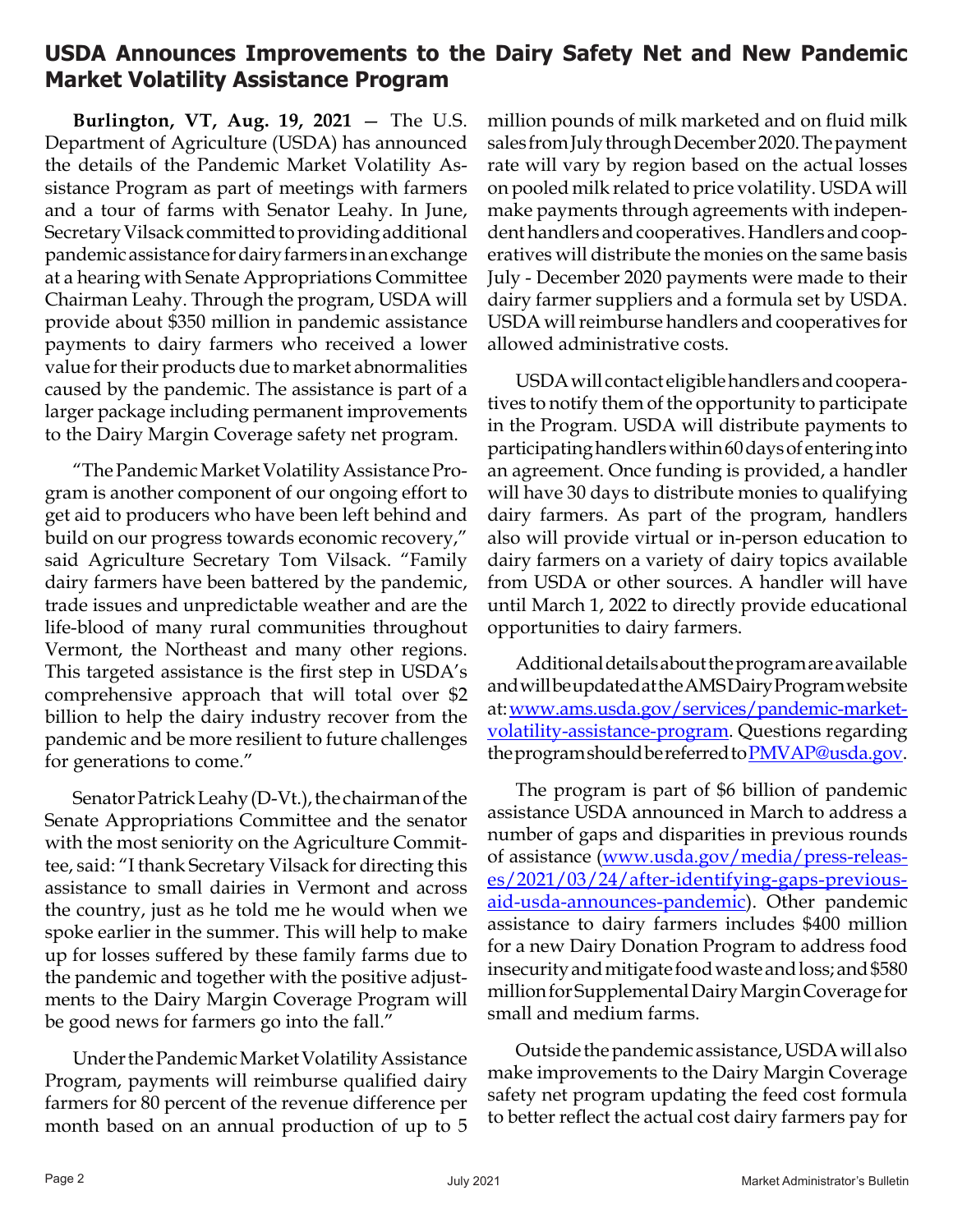high quality alfalfa. This change will be retroactive to January 2020 and is expected to provide additional retroactive payments of about \$100 million for 2020 and 2021. Unlike the pandemic assistance, this change will also be part of the permanent safety net and USDA estimates it will average about \$80 million per year or approximately \$800 million over ten years for dairy

headed into the upcoming Farm Bill. Full details on these additional actions to support dairy farmers will be provided when regulations are published in the coming weeks. Dairy farmers should wait until these details are available to contact their local USDA Service Center for more information.

> *Source: USDA Release No. 0182.21.*v

| Pool Summary for All Federal Orders, July 2020 and 2021 |                          |       |                       |         |               |             |                            |          |  |
|---------------------------------------------------------|--------------------------|-------|-----------------------|---------|---------------|-------------|----------------------------|----------|--|
| <b>Statistical Uniform</b>                              |                          |       | <b>Producer Price</b> |         |               |             |                            |          |  |
|                                                         | <b>Federal Order</b>     |       | Price*                |         | Differential* |             | <b>Total Producer Milk</b> |          |  |
| <b>Number</b>                                           | <b>Name</b>              | 2020  | 2021                  | 2020    | 2021          |             | 2021                       | Change   |  |
|                                                         |                          |       | \$/ <sub>cut</sub>    | \$/cwt  |               | million lbs |                            | %        |  |
|                                                         | Northeast                | 19.08 | 18.06                 | $-5.46$ | 1.57          | 2,345.4     | 2,342.9                    | $-0.1%$  |  |
| 5                                                       | Appalachian              | 19.34 | 19.61                 | N/A     | N/A           | 376.1       | 415.9                      | 10.6%    |  |
| 6                                                       | Florida                  | 20.80 | 21.98                 | N/A     | N/A           | 192.5       | 184.5                      | $-4.2%$  |  |
| 7                                                       | Southeast                | 18.89 | 19.80                 | N/A     | N/A           | 388.0       | 349.0                      | $-10.1%$ |  |
| 30                                                      | <b>Upper Midwest</b>     | 19.68 | 16.74                 | $-4.86$ | 0.25          | 1,000.9     | 1,918.4                    | 91.7%    |  |
| 32                                                      | Central                  | 15.85 | 16.84                 | $-8.69$ | 0.35          | 823.9       | 1,314.5                    | 59.5%    |  |
| 33                                                      | Mideast                  | 16.52 | 17.25                 | $-8.02$ | 0.76          | 1,212.2     | 1,767.1                    | 45.8%    |  |
| 51                                                      | <b>California</b>        | 14.72 | 16.94                 | $-9.82$ | 0.45          | 1,879.4     | 1,840.1                    | $-2.1%$  |  |
| 124                                                     | <b>Pacific Northwest</b> | 17.11 | 16.77                 | $-7.43$ | 0.28          | 700.9       | 745.4                      | 6.3%     |  |
| 126                                                     | Southwest                | 15.70 | 17.65                 | $-8.84$ | 1.16          | 871.3       | 1,044.4                    | 19.9%    |  |
| 131                                                     | Arizona                  | 16.12 | 17.27                 | N/A     | N/A           | 289.9       | 397.1                      | 37.0%    |  |
|                                                         | Weighted Average/Total   | 17.28 | 17.46                 | $-7.46$ | 0.75          | 10,080.5    | 12,319.2                   | 22.2%    |  |

\*Price at principal location differential in each Order at 3.5 percent butterfat, 2.99 percent protein, N/A = Not applicable and 5.69 percent other solids.

### **Summary of Class Utilizations for All Federal Orders, July 2020 and 2021**

|        | <b>Federal Order</b>     |      | <b>Class I Utilization</b> |      | <b>Class II Utilization</b><br><b>Class III Utilization</b> |               | <b>Class IV Utilization</b> |      |      |
|--------|--------------------------|------|----------------------------|------|-------------------------------------------------------------|---------------|-----------------------------|------|------|
| Number | Name                     | 2020 | 2021                       | 2020 | 2021                                                        | 2020          | 2021                        | 2020 | 2021 |
|        |                          |      |                            |      |                                                             | % of the pool |                             |      |      |
| 1      | <b>Northeast</b>         | 28.1 | 27.7                       | 24.7 | 25.2                                                        | 28.4          | 27.5                        | 18.8 | 19.6 |
| 5      | Appalachian              | 84.9 | 69.2                       | 13.3 | 15.2                                                        | 0.1           | 5.7                         | 1.8  | 9.9  |
| 6      | Florida                  | 83.2 | 86.3                       | 14.9 | 12.0                                                        | 0.1           | 0.3                         | 1.8  | 1.4  |
| 7      | Southeast                | 69.4 | 67.9                       | 20.6 | 24.5                                                        | 1.1           | 4.3                         | 8.9  | 3.4  |
| 30     | <b>Upper Midwest</b>     | 21.2 | 10.3                       | 19.2 | 5.0                                                         | 44.6          | 76.3                        | 15.0 | 8.4  |
| 32     | Central                  | 45.4 | 25.7                       | 17.5 | 11.1                                                        | 2.1           | 38.6                        | 34.9 | 24.6 |
| 33     | Mideast                  | 43.7 | 28.3                       | 26.2 | 17.7                                                        | 5.9           | 38.6                        | 24.2 | 15.4 |
| 51     | <b>California</b>        | 21.7 | 20.7                       | 6.6  | 6.1                                                         | 0.6           | 5.4                         | 71.1 | 67.7 |
| 124    | <b>Pacific Northwest</b> | 22.5 | 17.3                       | 7.2  | 5.9                                                         | 25.6          | 44.3                        | 44.7 | 32.5 |
| 126    | Southwest                | 38.7 | 28.5                       | 15.4 | 12.4                                                        | 0.4           | 20.5                        | 45.5 | 38.6 |
| 131    | Arizona                  | 35.2 | 28.2                       | 11.3 | 8.5                                                         | 4.7           | 27.8                        | 48.8 | 35.4 |
|        | <b>Weighted Average</b>  | 35.0 | 26.7                       | 17.2 | 13.3                                                        | 14.0          | 33.2                        | 33.8 | 26.8 |